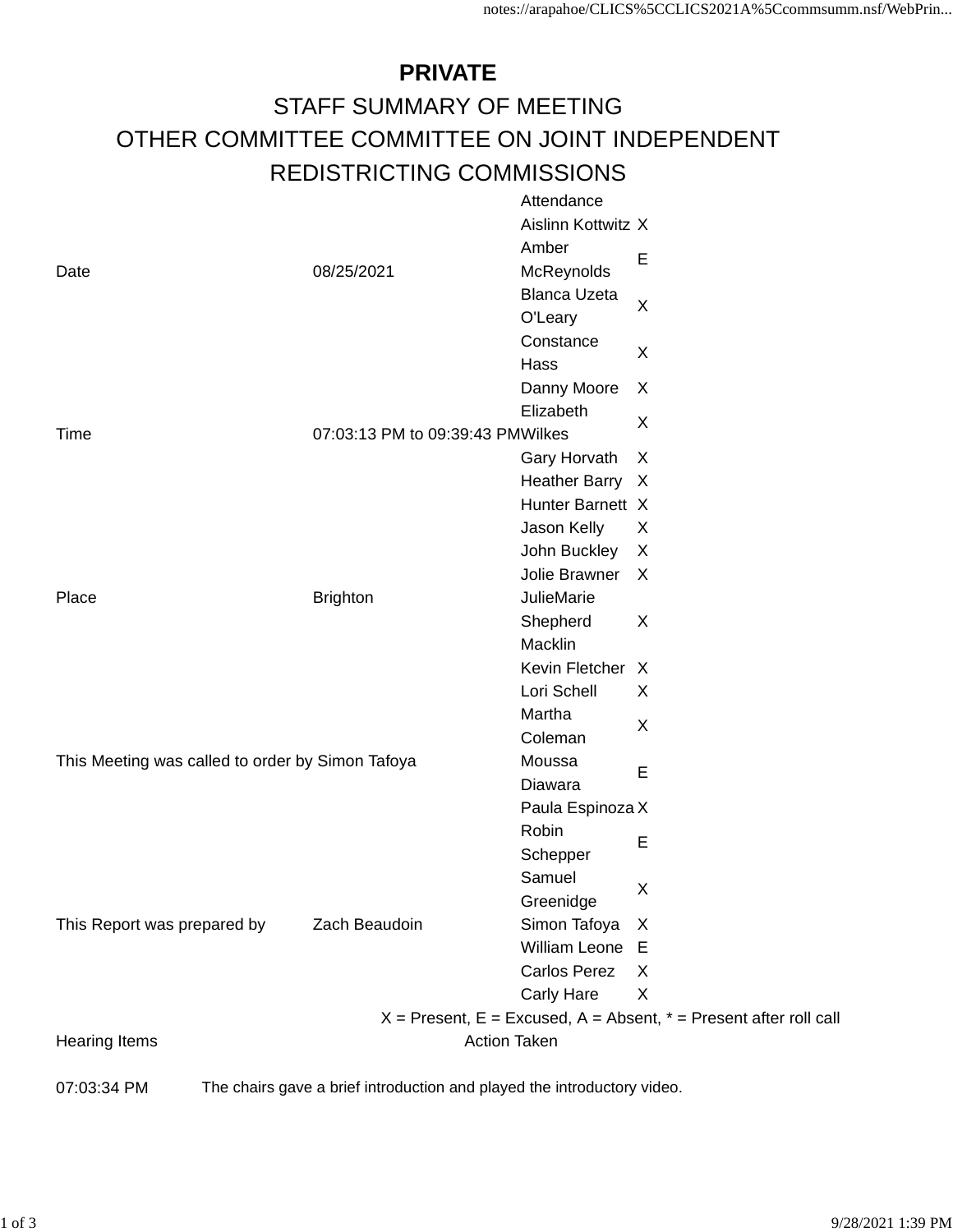- 07:20:07 PM Steve Douglas, representing self, testified. Mr. Douglas testified that he doesn't like CD8 and how it splits Commerce City. He proceeded to give reasons for why he believes Commerce City should be connected.
- 07:33:11 PM Brooke Besser, representing self, testified. Mr. Besser testified that he believes, in light of all of the other criteria, he would like to see districts become more competitive and offered a change for CD8.
- 07:35:31 PM Adams Co Commissioner Eva Henry, representing self, testified. Commissioner Henry discussed many upcoming initiatives, collaborations, and considerations for drawing the map for Adams County.
- 07:37:55 PM Kevin Allen, representing self, testified. Mr. Allen testified about the maps that he provided to the commissioners and discussed various changes.
- 07:46:35 PM Julia Marvin, representing self, testified. Ms. Marvin testified about CD8 and CD7 as well as offered change for keeping Thornton together in house districts.
- 07:48:21 PM Michael Neil, representing self, testified. Dr. Neil testified about people with disabilities as a community of interest.
- 07:56:17 PM Guillermo Serna, representing self, testified. Mr. Serna asked that the commissions keep communities of interest together. He discussed health issues in Adams County for the elderly and minority groups.
- 07:58:25 PM Mr. Tom Mauser, representing self, testified. Mr. Mauser testified that Golden, Lakewood, Arvada, have all passed gun regulations and that he wants their district to to be separate from Douglas County due to their gun laws.
- 08:08:51 PM Victoria Camron, representing self, testified. Ms. Camron testified that she wants districts to focus on school districts because the State Board of Education members are elected from congressional districts.
- 08:15:15 PM Gil Reyes, representing self, testified. Mr. Reyes testified that CD8 uses Adams County as the heart of the district and suggested that it exclude Broomfield and Jefferson County. He offered suggestions for his preferred district.
- 08:16:27 PM Ms Rosanna Reyes, representing self, testified. Ms. Reyes testified that she is in favor of keeping Adams County intact so the Latinx community is represented. She discussed many of the reasons she believes it should remain whole.
- 08:19:48 PM Fred Sandoval, representing self, testified. Mr. Sandoval testified that he believes Adams County should remain in CD8 and that the Latinx population is a community of interest. He went on to discuss how he'd prefer the district to be drawn.